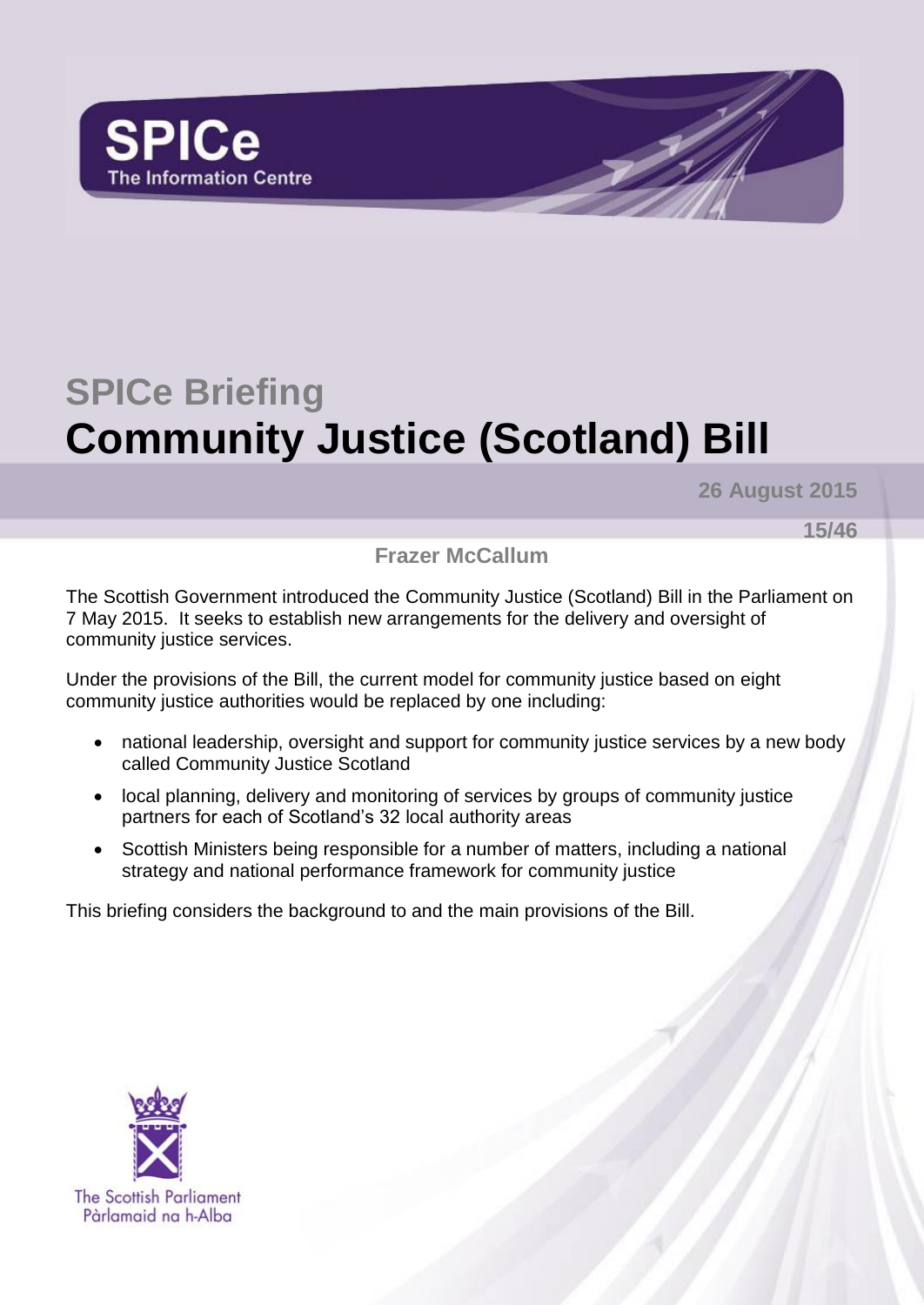# **CONTENTS**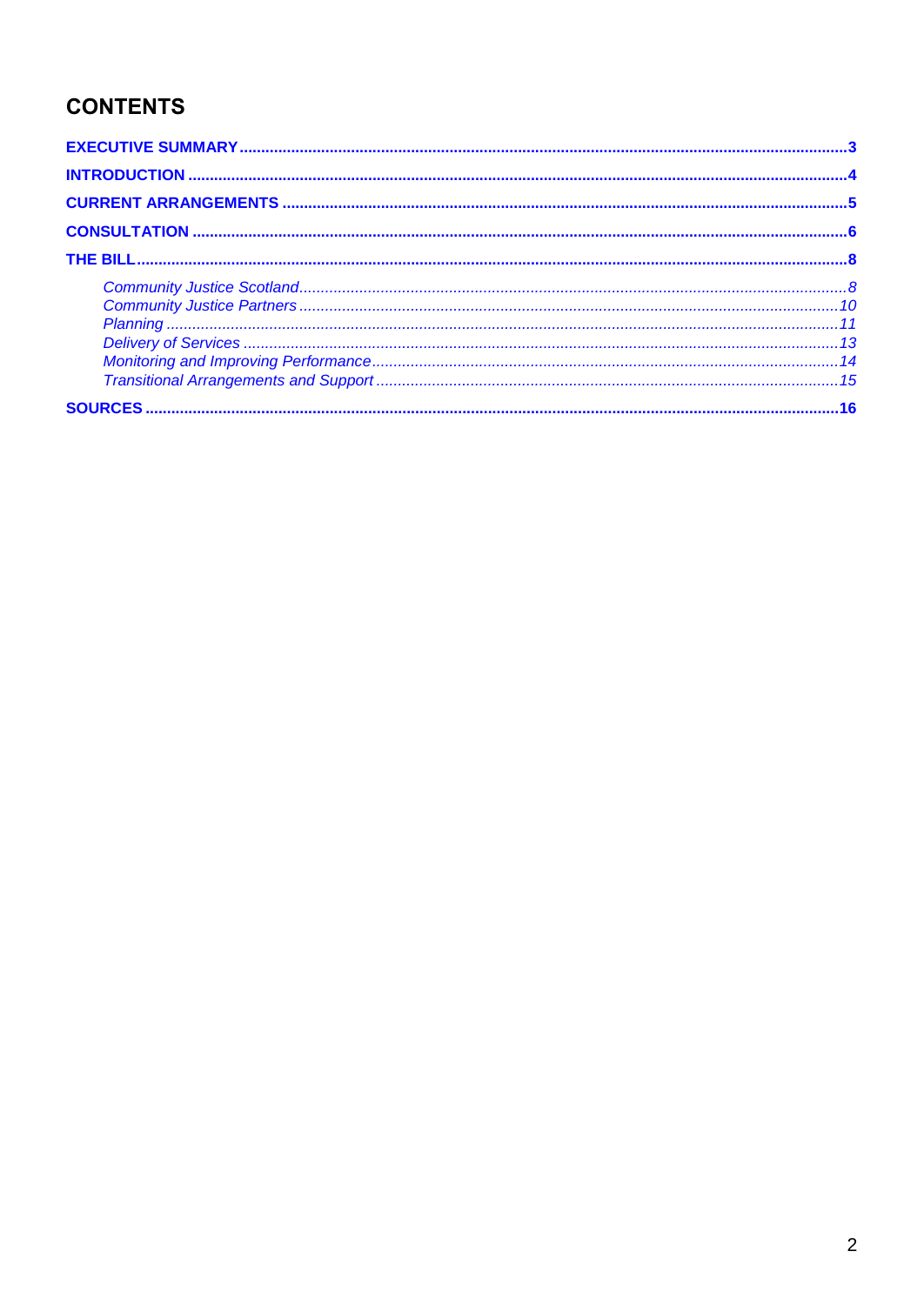

## **EXECUTIVE SUMMARY**

<span id="page-2-0"></span>The Community Justice (Scotland) Bill seeks to establish new arrangements for the delivery and oversight of community justice. The Scottish Government is aiming to fully implement the reforms by 1 April 2017.

Under the current arrangements, established by the Management of Offenders etc (Scotland) Act 2005, Scotland's 32 local authorities are covered by eight community justice authorities (CJAs). They were set up with the aim of improving joint working and reducing reoffending. However, reports published by Audit Scotland and the Commission on Women Offenders highlighted a number of concerns about the CJA-based model for community justice.

Following publication of the above reports, the Scottish Government undertook an extended period of consultation and policy development on possible new arrangements, including the publication of consultation papers in 2012 and 2014.

Under the proposals set out in the Bill, the eight CJAs would be abolished, with the current arrangements for community justice being replaced by a model involving:

- national leadership, oversight and support for community justice services by a new body called Community Justice Scotland
- local planning, delivery and monitoring of services by community justice partners for each local authority area
- Scottish Ministers being responsible for a number of matters, including a national strategy and national performance framework for community justice
- Scottish Government funding for local services being allocated directly to local authorities (rather than through CJAs)
- duties on Community Justice Scotland and community justice partners to cooperate with each other

Community Justice Scotland (an executive non-departmental public body) would be funded by and responsible to the Scottish Ministers.

The Bill provides for the following community justice partners: local authorities; health boards; Police Scotland; the Scottish Fire and Rescue Service; Skills Development Scotland; health and social care integration joint boards; the Scottish Courts and Tribunals Service; and the Scottish Ministers (in practice, the Scottish Prison Service).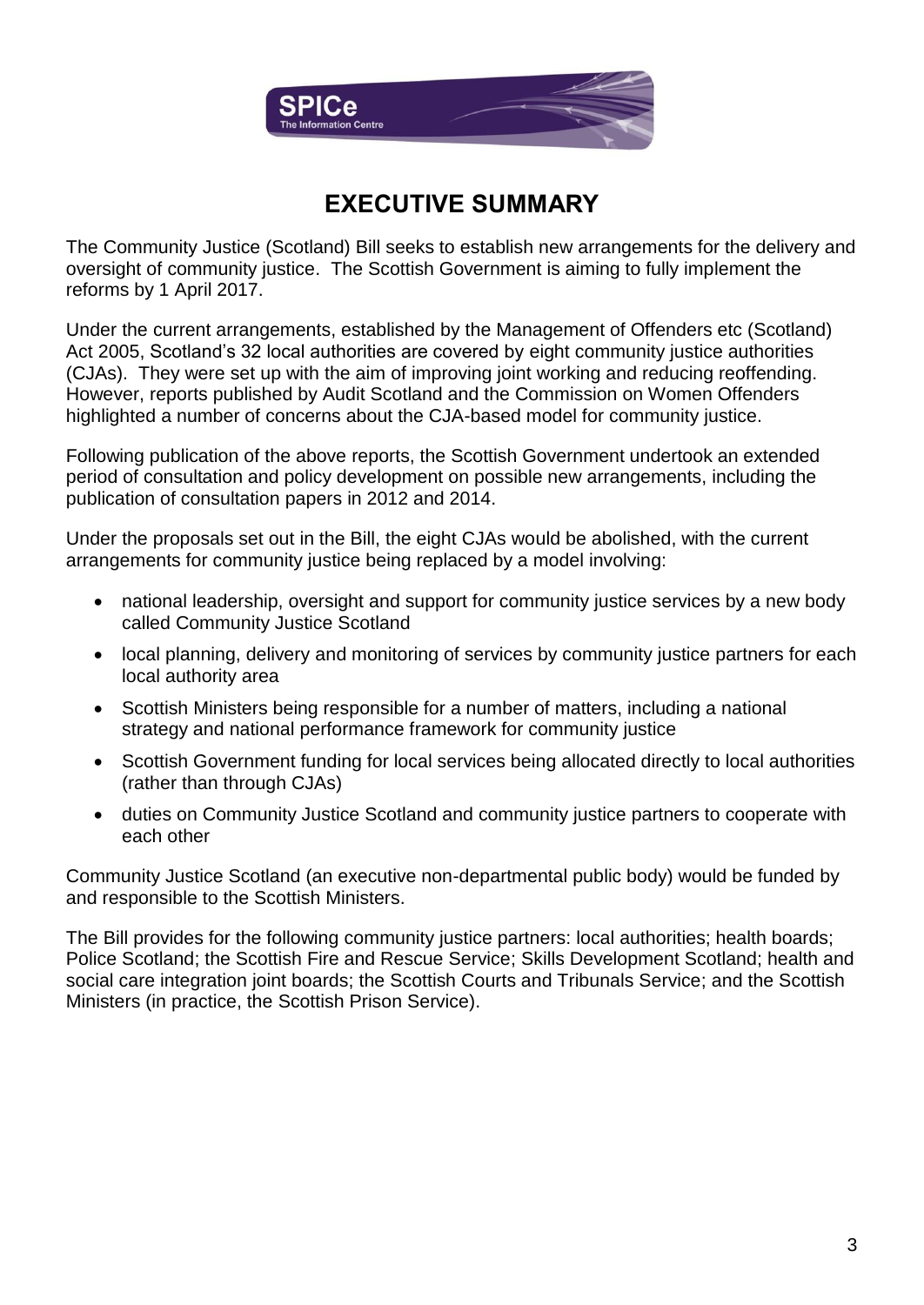# <span id="page-3-0"></span>**INTRODUCTION**

The [Community Justice \(Scotland\) Bill](http://www.scottish.parliament.uk/S4_Bills/Community%20Justice%20(Scotland)%20Bill/b68s4-introd.pdf) (the Bill) seeks to establish new arrangements for the delivery and oversight of community justice services in Scotland. The Scottish Government has indicated that it is aiming to fully implement the reforms by 1 April 2017.

Community justice covers a range of services, including the provision of community sentences (eg community payback orders) and supervision of/support for released prisoners. Those involved in providing such services include local authority criminal justice social workers, third sector organisations, the Scottish Prison Service and Police Scotland. Organisations providing services which are not focussed on the criminal justice system also play an important role in the effective rehabilitation of offenders (eg providers of health and housing services).

The current arrangements for community justice services were established by the Management of Offenders etc (Scotland) Act 2005. Under its provisions, eight community justice authorities (CJAs), covering Scotland's 32 local authorities, were set up with the aim of improving joint working and reducing reoffending. However, two reports published in 2012, from Audit Scotland and the Commission on Women Offenders, highlighted a number of concerns about the CJAbased model for community justice.

Following the above reports, the Scottish Government undertook an extended period of consultation and policy development on possible new arrangements. This included the publication of two consultation papers (in 2012 and 2014) seeking views on various options. The second consultation proposed the replacement of CJAs with a model including:

- local planning and delivery of community justice services on a partnership basis under the existing 32 community planning partnerships (CPPs)
- a new national body to provide: (a) independent professional assurance to Scottish Ministers on the collective achievement of community justice outcomes; and (b) a hub for community justice innovation, learning and development

The Scottish Government reported that the majority of organisations responding to the second consultation were in favour of the model it proposed. The Bill seeks to establish that model, taking into account views expressed during the consultation process. The policy memorandum published along with the Bill states that:

"The objectives of the Bill are to help create a stronger community justice system based on local collaborative strategic planning and delivery, with national leadership, support and assurance." (para 18)

The Bill does not refer specifically to CPPs. Rather, it seeks to place duties on a core group of partners with a central role in relation to community justice services. They are referred to in the Bill as community justice partners and would, under its provisions, have responsibility for the local planning and delivery of community justice services.

The proposed new national body referred to in the second consultation is provided for in the Bill, with the title of Community Justice Scotland.

(Note: all section/schedule references in footnotes are, unless stated otherwise, to the Community Justice (Scotland) Bill as introduced.)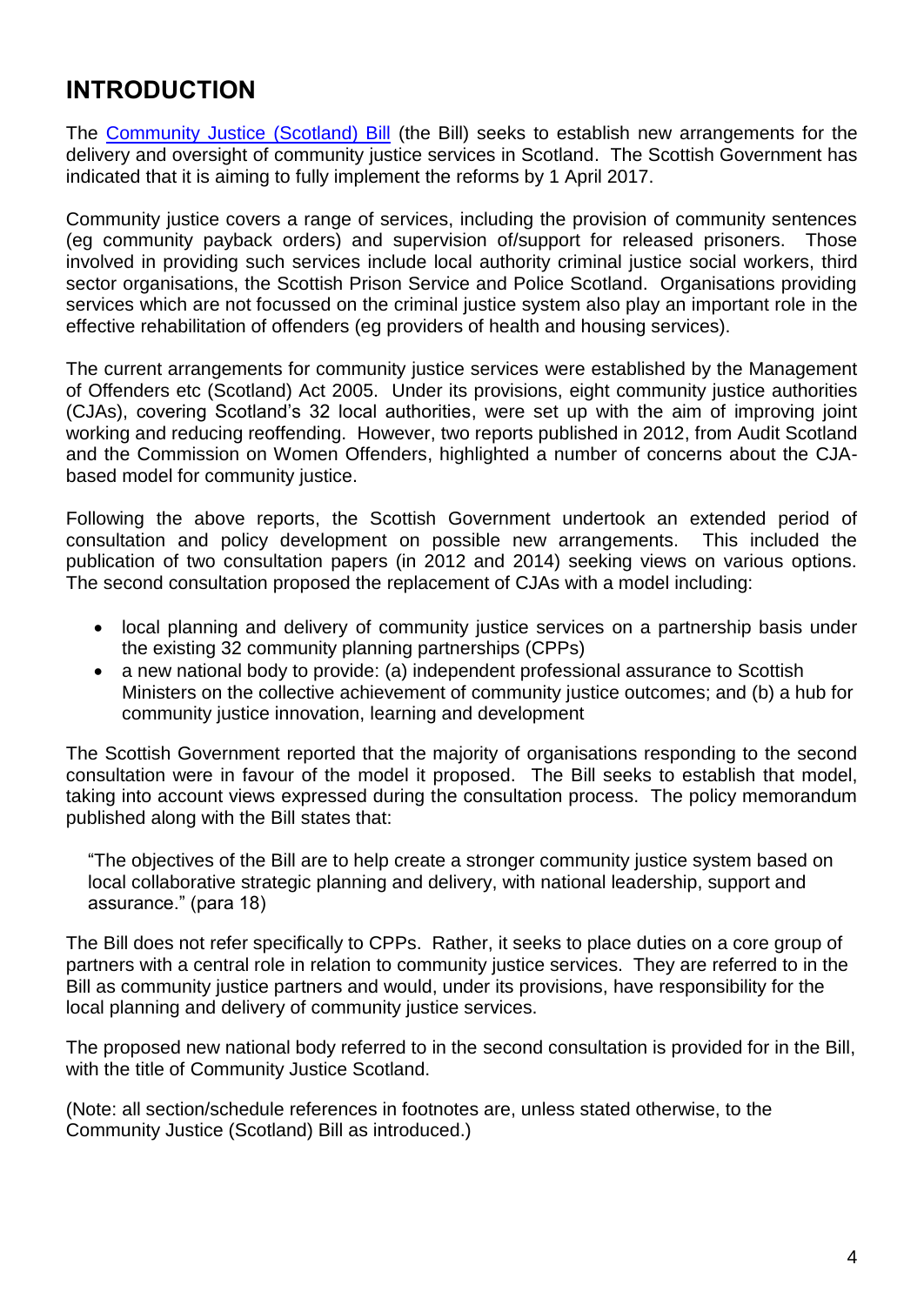# <span id="page-4-0"></span>**CURRENT ARRANGEMENTS**

As noted above, the Management of Offenders etc (Scotland) Act 2005 included provision for community justice authorities (CJAs). With effect from 1 April 2007, eight CJAs were established. Other than Glasgow, they all cover more than one local authority (eg Edinburgh, East Lothian, West Lothian, Midlothian and Scottish Borders council areas are covered by a single CJA). The board of a CJA comprises councillors nominated by the local authorities lying within the CJA's area. In addition, they employ a small number of staff.

Each CJA is tasked with:

- preparing, in consultation with other relevant bodies, a plan for reducing reoffending in its area
- monitoring the performance of constituent local authorities and the Scottish Ministers in taking forward that plan
- promoting good practice in reducing reoffending and supporting the sharing of information
- distributing Scottish Government funding to local authority criminal justice social work services
- reporting to Scottish Ministers on the delivery of services

CJAs do not themselves have operational responsibility for the delivery of community justice services.

The Scottish Ministers, local authorities and CJAs are under a statutory duty to cooperate with each other. Various other bodies are defined as statutory partners of CJAs (eg the police and certain third sector organisations).

Although the CJA-based model for community justice services was still relatively new, reports published in 2012 by Audit Scotland and the Commission on Women Offenders highlighted a number of concerns. The [report](http://www.audit-scotland.gov.uk/docs/central/2012/nr_121107_reducing_reoffending.pdf) by Audit Scotland (2012) included the following key messages:

"CJAs were established to improve joint working and reduce reoffending. They have made progress in bringing people together but have had little impact on reducing reoffending. The way they were set up has significantly limited their effectiveness, and there are no nationally-agreed measures to assess their performance.

The range of bodies involved and the structure of the public sector in Scotland creates a complex landscape. There is limited alignment between the priorities of CJAs and those of other local partnerships such as Community Planning Partnerships and Alcohol and Drug Partnerships.

Stronger leadership is required if reoffending is to be significantly reduced." (p 30)

Particular issues referred to in the report included:

- effectiveness of CJAs being limited by a lack of operational responsibility for the delivery of community justice services and the fact that statutory partners are not accountable to CJAs
- variable levels of engagment and understanding amongst CJA board members, with some councillors finding it difficult to separate responsibilities to CJAs and their local authorities
- variable attendance of statutory partners at CJA board meetings, with some indicating that attendance at meetings was not always considered a good use of time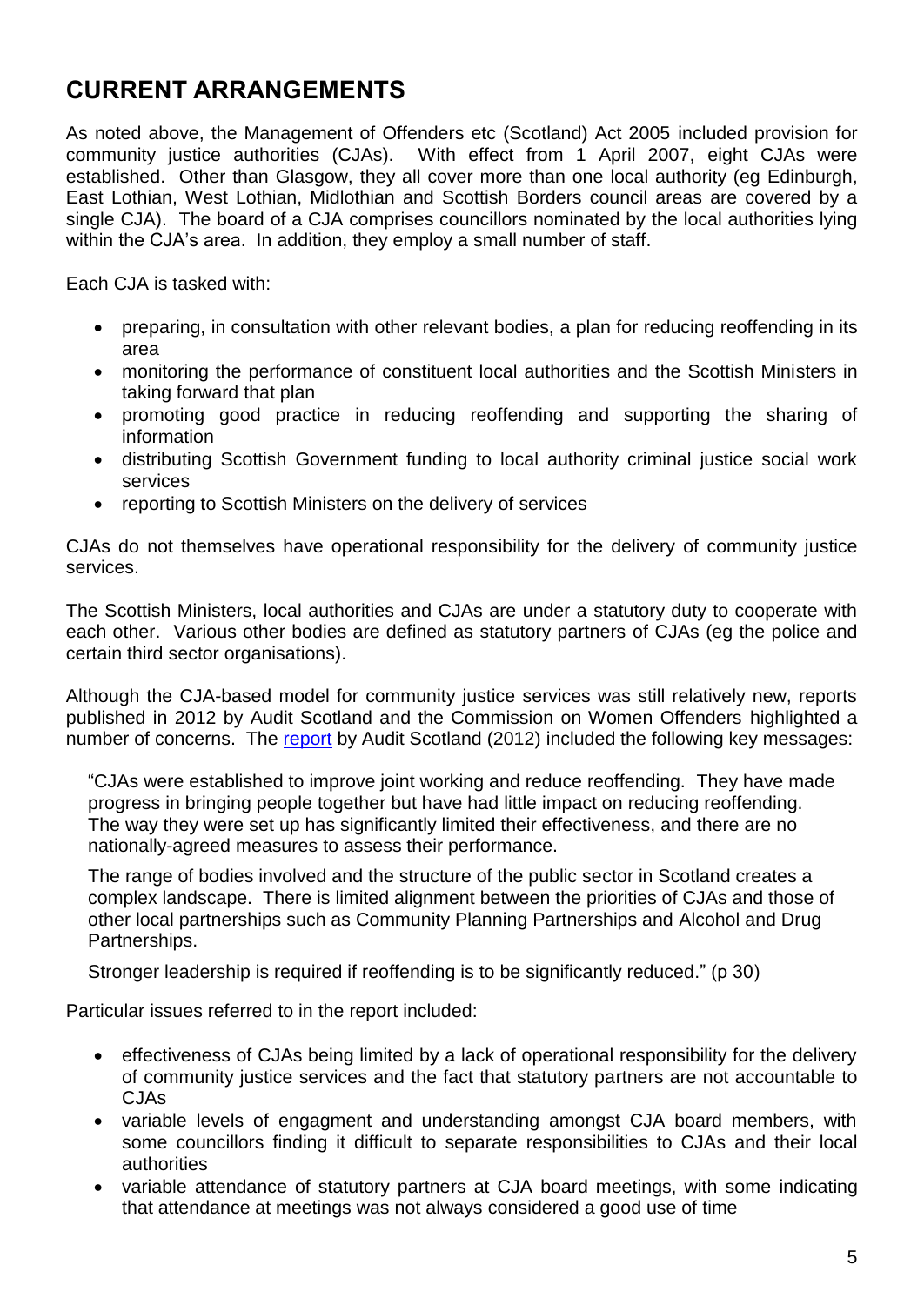• limited capacity of CJAs to undertake their full range of work (eg in monitoring how effectively funds are being used) as a result of small staff numbers (typically three or four per CJA)

The Audit Scotland report went on to recommend that the Scottish Government should review the arrangments for managing offenders in the community.

The Commission on Women Offenders [reported](http://www.gov.scot/About/Review/commissiononwomenoffenders/finalreport-2012) (2012) that:

"Although there was some evidence that, over the past 10 years, there have been improvements in how criminal justice bodies work together, we heard strong evidence that there still exist inherent barriers in the structural and funding systems for criminal justice social work, and working practices which inhibit greatly the potential to reduce reoffending. We heard:

- about the lack of opportunity for strategic leadership and accountability in the delivery of offender services in the community;
- about short-term funding and difficulties in measuring impact;
- about inconsistent service provision across Scotland; and
- that interventions delivered in prison very often cease at the gate." ( $p 80$ )

The report identified more than 200 organisations and partnerships with an interest in community justice services (including CJAs, alcohol and drug partnerships, community planning partnerships, health boards, police and third sector organisations). It described this as a "grossly cluttered landscape" (p 82).

Recommendations of the Commission on Women Offenders' report included:

- "that a new national service, called the Community Justice Service, is established to commission, provide and manage adult offender services in the community" (p 87)
- "that a national Community Justice and Prison Delivery Board, with an independently appointed Chair, is set up to promote integration between the Community Justice Service and the Scottish Prison Service" (p 88)

Consultation carried out by the Scottish Government in response to such concerns is outlined below.

## <span id="page-5-0"></span>**CONSULTATION**

 $\overline{a}$ 

The Scottish Government published a [consultation paper](http://www.gov.scot/Publications/2012/12/7292) in December 2012 setting out three options for reforming the arrangments for community justice: an enhanced CJA model; a local authority model; and a single service model.<sup>1</sup> Following this consultation, the Scottish Government reported that:

"It was apparent from both the written responses and consultation events that none of the models as described in the consultation paper would meet the requirements of a successful Community Justice system.

There was however a clear preference for a model with local delivery, partnerships and collaboration at its heart while still incorporating some form of national arrangements to

 $<sup>1</sup>$  The policy memorandum (paras 115-117) provides an outline of the three options.</sup>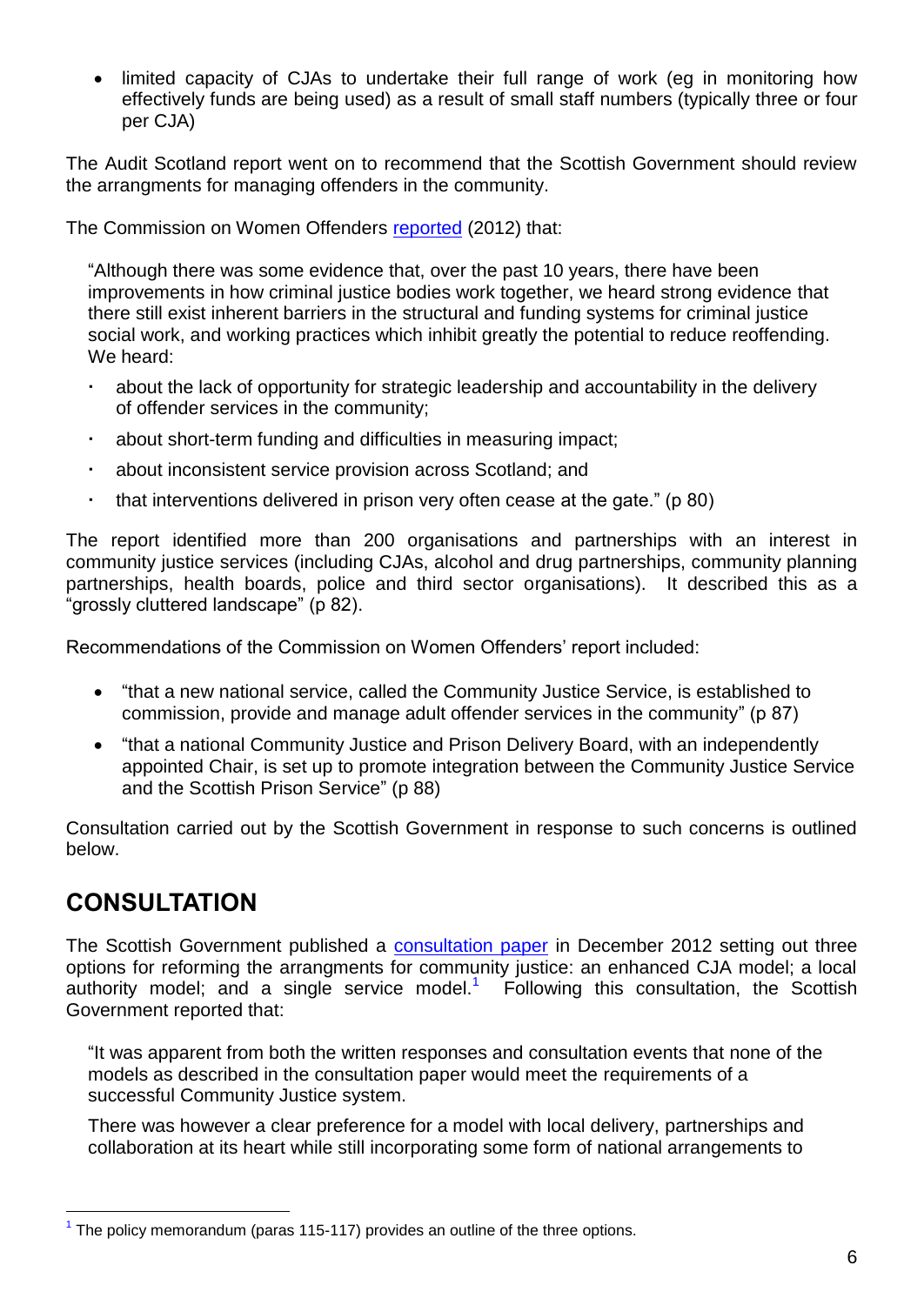provide the profile, leadership and strategic direction felt to be missing from the present set-up." (2013a, paras 20-21)

In April 2014, the Scottish Government published a [second consultation paper](http://www.gov.scot/Publications/2014/04/7616) (2014a) seeking views on a fourth option, combining various elements of the earlier options. It proposed the replacement of CJAs with a model including:

- local planning and delivery of community justice services on a partnership basis under the existing 32 community planning partnerships (CPPs)
- a new national body to provide: (a) independent professional assurance to Scottish Ministers on the collective achievement of community justice outcomes; and (b) a hub for community justice innovation, learning and development

Information on the views expressed in relation to the second consultation, and a series of associated consultation workshops, is set out in two documents published by the Scottish Government – a [summary of consultation responses](http://www.gov.scot/Publications/2014/10/2591) (2014b) and a [consultation report](http://www.gov.scot/Publications/2014/10/1358) (2014c). The [consultation responses](http://www.gov.scot/Publications/2014/10/9125) (2014d) are also available on the Scottish Government's website.

The Scottish Government stated that:

 $\overline{a}$ 

"The majority of organisations who responded to the consultation were in favour of the proposed new model for community justice. Both the new body and the hub were broadly welcomed and there was widespread agreement that the planning and management of community justice services should rest with Community Planning Partnerships." (2014b, p1)

Themes emerging from the consultation process included the importance of ensuring:

- clarity around the respective roles of the proposed national body and local arrangements
- that CPPs have the expertise and resources needed to develop effective local strategies
- collaboration at a national level to support CPPs in their work and encourage a degree of consistency of approach and service provision across Scotland, whilst still allowing for the development of innovative solutions to local issues
- that current successful programmes and partnerships are not lost in the transition to new arrangements

It was also hoped that the new arrangments would lead to a better understanding of and support for community justice. The proposed national body was seen as having an important role in improving communication with stakeholders and the public in general.

In December 2014, the Scottish Government published further information on its planned reforms in a [response to the consultation](http://www.scotland.gov.uk/Publications/2014/12/9083) (2014e) and a [frequently asked questions paper](http://www.scotland.gov.uk/Publications/2014/12/9916)  $(2014f).<sup>2</sup>$  It stated that

"Local strategic planning and delivery of services through Community Planning Partnerships (CPPs) is central to the new arrangements. With this emphasis upon

 $2$  Some of the information in the Scottish Government's frequently asked questions paper is currently being revised (in light of issues identified during the preparation of the Bill for introduction). Officials have advised that a refreshed version should be available in September 2015. References, in this SPICe briefing, to information in the current version of the frequently asked questions paper are unaffected by planned revisions.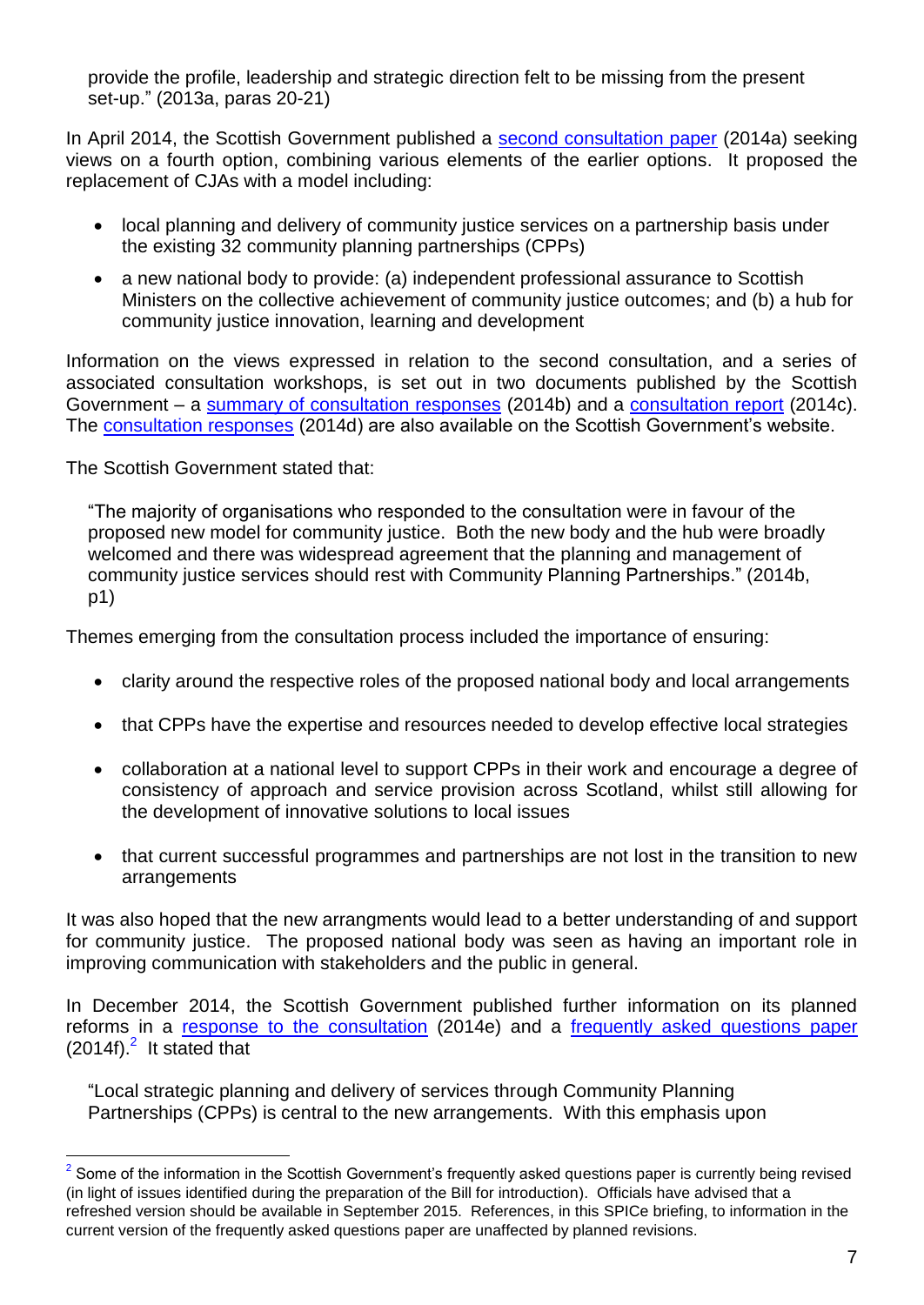collective responsibility through a partnership approach we are placing decision-making into the hands of local people and agencies who know their communities best, understand the problems that are unique to their region, and will be most affected by community justice issues that relate to both victims and offenders.

It is imperative that this be driven at a local level. However, to provide leadership, enhanced opportunities for innovation, learning and development and to provide assurance on the delivery of improved outcomes, a new national body – called Community Justice Scotland – will be established." (2014e, p 3)

## <span id="page-7-0"></span>**THE BILL**

The proposals in the Bill are based on the Scottish Government's (2014e) response to the second consultation. The eight CJAs would be abolished, $3$  with the current arrangements for community justice being replaced by a model involving:

- Scottish Ministers being responsible for a number of matters, including a national strategy and national performance framework for community justice, and holding Community Justice Scotland to account
- national leadership, oversight and support for community justice services by a new body called Community Justice Scotland
- local planning, delivery and monitoring of services by community justice partners
- Scottish Government funding for local services being allocated directly to local authorities (rather than through CJAs)
- duties on Community Justice Scotland and community justice partners to cooperate with each other

#### <span id="page-7-1"></span>**Community Justice Scotland**

The Bill provides for the establishment of Community Justice Scotland, as an executive nondepartmental public body (NDPB),<sup>4</sup> and sets out its key functions.<sup>5</sup>

It would be funded by and accountable to the Scottish Ministers. In relation to funding, the policy memorandum states that:

"Community Justice Scotland's core and programme funding (approximately £2.2 million) will be allocated annually by Scottish Ministers. Community Justice Scotland will report on its spend to Scottish Ministers each year, within its annual accounts." (para 33)

With regard to accountability, it would have to provide the Scottish Ministers with a corporate plan setting out how it will exercise its functions, followed up with annual reports.<sup>6</sup>

Under the proposed arrangements, the main functions of Community Justice Scotland would be to: 7

 promote the national strategy in relation to community justice prepared by the Scottish Ministers<sup>8</sup>

 $\overline{a}$  $3$  Section 31.

<sup>&</sup>lt;sup>4</sup> An explanation of the role of NDPBs and other public bodies is provided on the Scottish Government's website under the heading of [Scottish Public Body Information.](http://www.gov.scot/Topics/Government/public-bodies/about)

<sup>&</sup>lt;sup>5</sup> Sections 2-11 and schedule 1.

<sup>&</sup>lt;sup>6</sup> Sections 9 and 10.

 $<sup>7</sup>$  Section 3.</sup>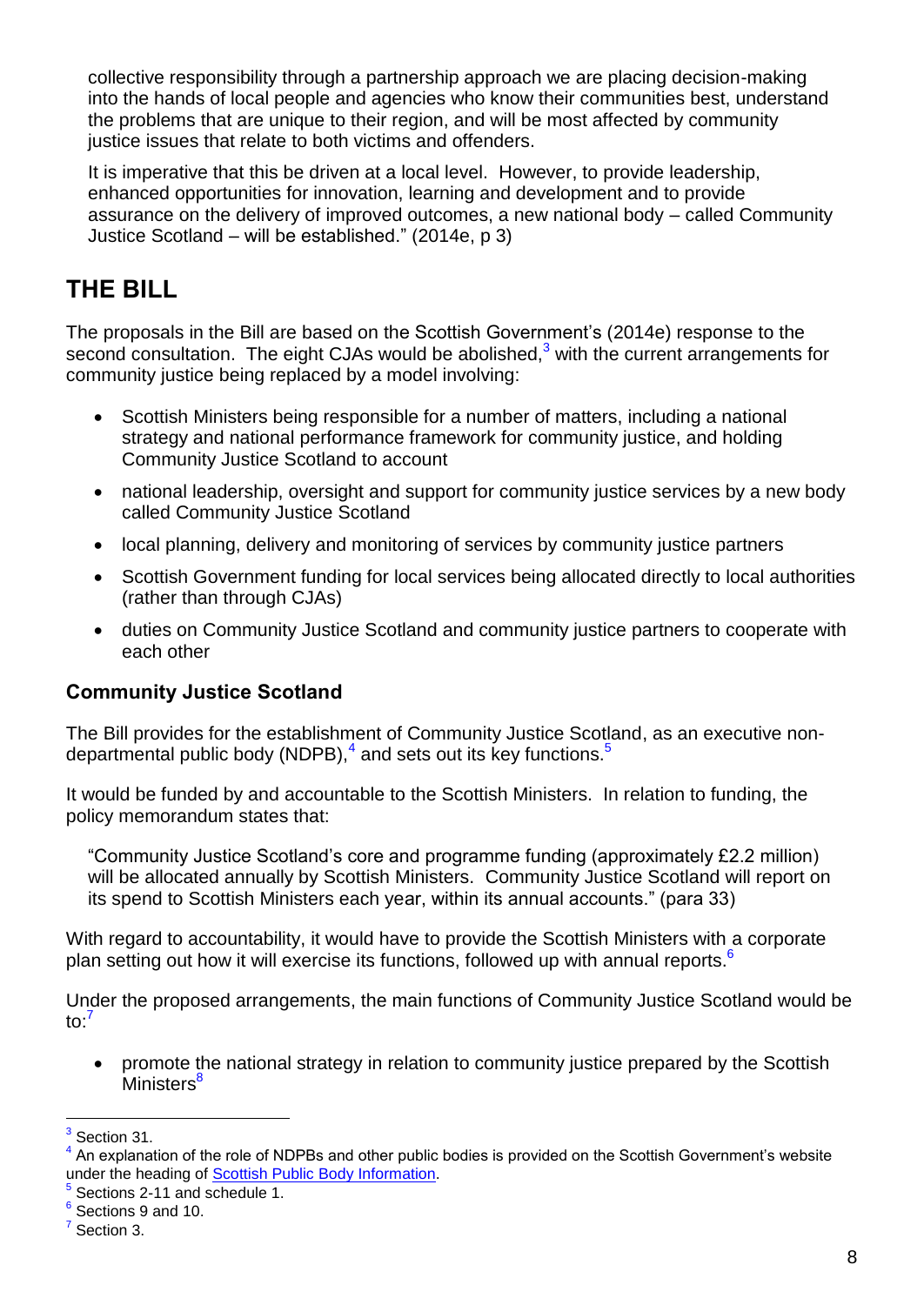- oversee and keep the Scottish Ministers informed about performance in the provision of community justice
- promote and support improvement in the provision of community justice and in making best use of resources
- promote public awareness of the benefits community justice

Community Justice Scotland itself would not provide community justice services. It could, however, be responsible for managing contracts for services procured on a national basis.<sup>9</sup> The delivery of services is considered later in this briefing.

With regard to its role in improving the provision of community justice, Community Justice Scotland would have various functions relating to research, identifying/promoting good practice, and education/training.<sup>10</sup> The Bill would also require it to publish a "strategy for innovation, learning and development in relation to community justice".<sup>11</sup> The policy memorandum describes this area of its work as providing a national hub for innovation, learning and development. The memorandum states that:

"Early engagement on the future model for community justice made clear that learning and development is of critical importance and should be considered at a national level and broadened beyond criminal justice social work to tackle wider community justice matters. In subsequent engagement, respondents were largely positive about the development of a national hub for community justice, innovation and learning and development. It was felt that it could add value to the community justice landscape as well as bringing benefits such as consistency of staff development and the spread of best and innovative practice.

Establishing and delivering a national hub for innovation, learning and development will therefore be a function of Community Justice Scotland. The hub will be practitioner-led and its remit will be to inform practice through research; and provide opportunities for innovation, learning and development for those working within and across the community justice landscape, allowing them to enhance their professional identity. The hub will work closely with individuals and organisations who can provide expertise in research, policy and personal experience." (paras 40-41)

The Bill would allow the Scottish Ministers to alter the functions of Community Justice Scotland by way of regulation.<sup>12</sup> Prior to doing so, Scottish Ministers would consult Community Justice Scotland and other appropriate stakeholders.

Community justice partners (other than the Scottish Ministers) would be under an obligation to comply with any reasonable request from Community Justice Scotland to "provide information, advice or assistance to it for the purposes of, or in any connection with, any of its functions".<sup>13</sup>

Community Justice Scotland would, in the carrying out of its functions, be obliged to comply with any directions and have regard to any guidance issued by the Scottish Ministers.<sup>14</sup>

- <sup>10</sup> Section 29.
- <sup>11</sup> Section 27.
- $12$  Section 3.
- $13$  Section 5.

 $8$  The national strategy is considered below in the context of community justice planning.

<sup>&</sup>lt;sup>9</sup> Section 26.

<sup>&</sup>lt;sup>14</sup> Section 7.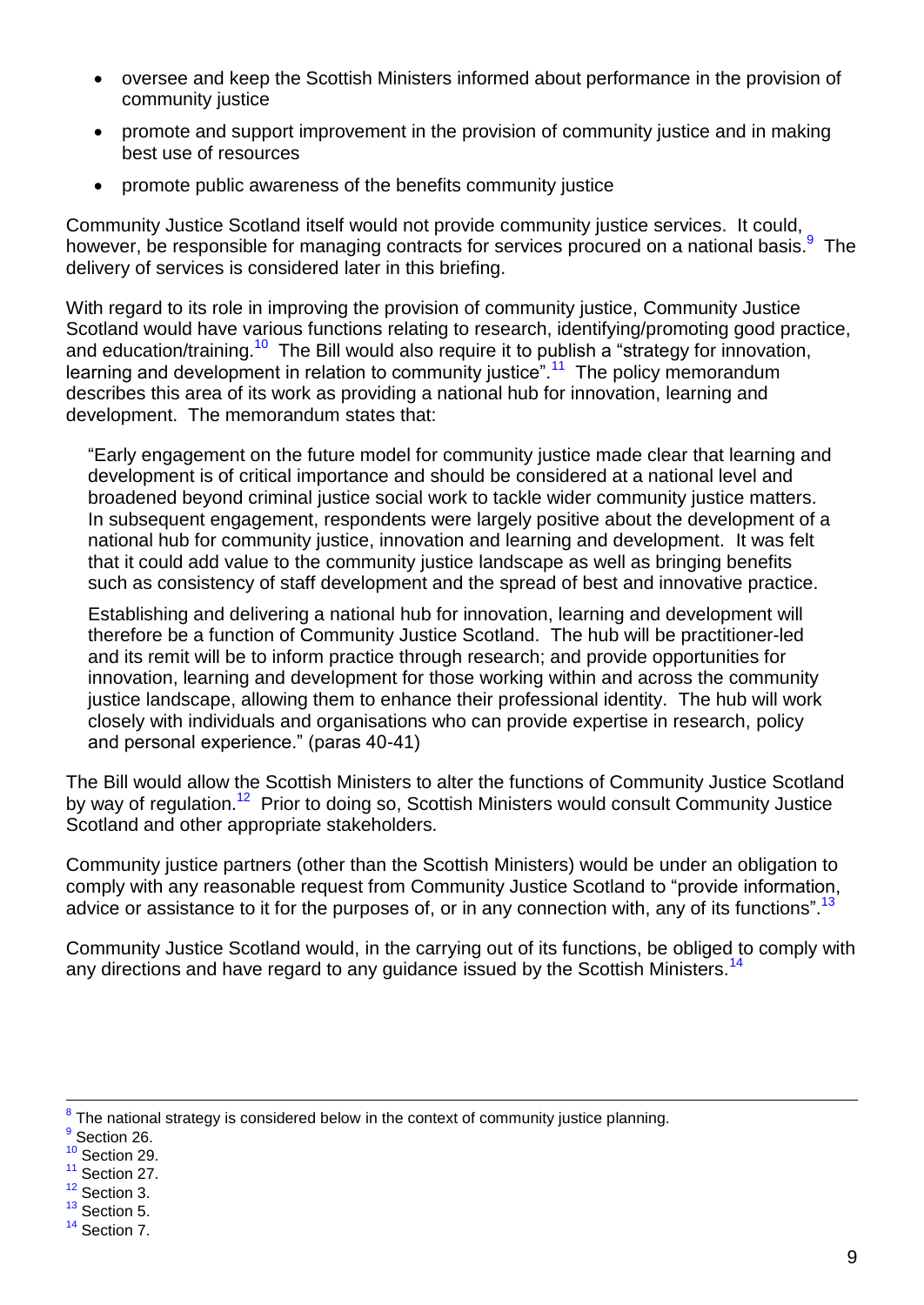### <span id="page-9-0"></span>**Community Justice Partners**

Under the proposed arrangements, community justice partners would be responsible for the local planning, delivery and monitoring of services. The Bill provides for the following community justice partners:<sup>15</sup>

- local authorities
- health boards
- Police Scotland
- Scottish Fire and Rescue Service
- Skills Development Scotland
- $\bullet$  health and social care integration joint boards<sup>16</sup>
- Scottish Courts and Tribunals Service
- Scottish Ministers (in practice, the Scottish Prison Service)

The community justice partners for a particular local authority area would be that local authority, the relevant health board, any integration joint board for the area and the above mentioned national bodies. Local authorities would receive relevant funding directly from the Scottish Government rather than through CJAs.

Unlike some of the documents published prior to its introduction, the Bill does not refer specifically to community planning partnerships (CPPs). The policy memorandum indicates that the Bill seeks to place particular duties on a group of partners with a central role in relation to community justice services. The community justice partners referred to in the Bill are the bodies within this group. The policy memorandum states that:

"There is a core set of existing and proposed community planning partners who have a significant contribution to make to community justice – these are referred to as community justice partners. A duty will be placed on these partners to co-operate with each other in carrying out planning activities, delivering and reporting on outcomes for community justice in their local area." (para 25)

So, what had previously been described as the central role of CPPs in the local planning and delivery of community justice services would, under the provisions of the Bill, be taken forward by statutory community justice partners. However, the policy memorandum goes on to note that:

"Other community planning partners may have an interest in community justice, and therefore it is expected that there will be a relationship between the community justice partners and the wider community planning partners and partnerships (such as Alcohol and Drug Partnerships), particularly as all are required to produce plans and reports on the achievement of local outcomes." (para 27)

It also notes linkages between community justice planning and wider community planning:

<sup>&</sup>lt;sup>15</sup> Section 12.

<sup>&</sup>lt;sup>16</sup> The Public Bodies (Joint Working) (Scotland) Act 2014 provides for the integration of adult health and social care services. Each local authority and relevant health board may adopt one of two options: (a) delegate the responsibility for planning and resourcing services to an integration joint board; or (b) allocate lead responsibility for such matters to either the local authority or the health board. Further information is set out on the Scottish Government's website under the heading of [Integration of Health and Social Care.](http://www.gov.scot/Topics/Health/Policy/Adult-Health-SocialCare-Integration)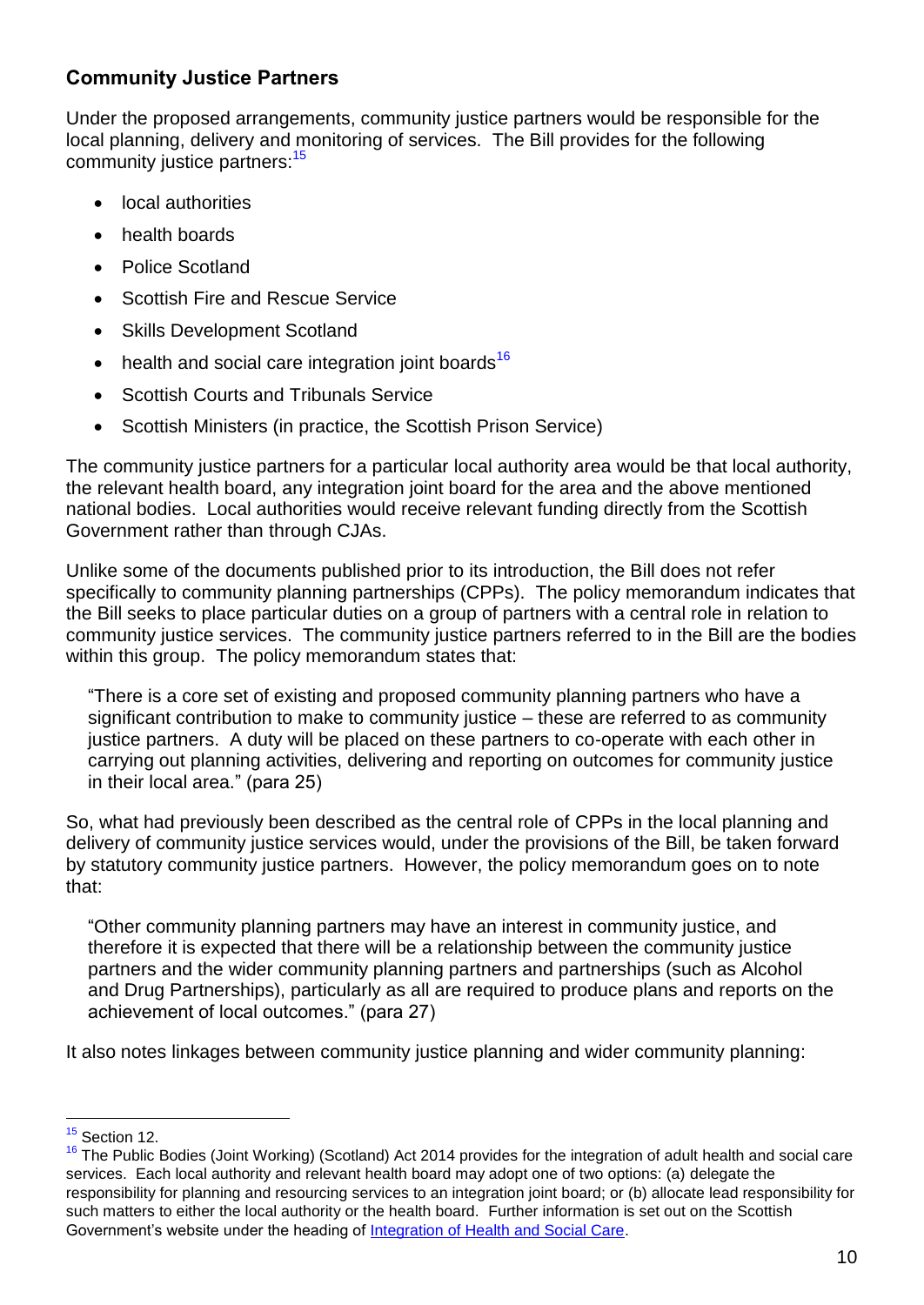"The manner in which community justice planning partners will come together to plan largely follows the mechanisms set out in the Community Empowerment (Scotland) Bill<sup>17</sup> for Community Planning Partnerships (CPP). The role of a CPP is to prepare a plan for improving local outcomes, in consultation with community bodies and others. (…)

The Bill adopts a similar collaborative approach to planning, monitoring and reporting and applies it to community justice partners. There is therefore a consistency of approach between community justice planning and wider community planning." (paras 74-75)

The Scottish Government has indicated that local arrangements may vary provided that the proposed statutory obligations are met. It would, however, expect community justice planning to take place within the wider community planning arrangements. Much of the transition work currently underway to help community justice partners and other partners prepare for their new roles, is focussed on community planning.<sup>18</sup>

One of the issues highlighted by the consultation process was the importance of ensuring clarity around the respective roles of the national body and local arrangements. The policy memorandum notes that:

"there were mixed views as to whether the consultation document provided sufficient clarity on the details of the governance and accountability arrangements for the new model. The Bill makes clear that community justice partners are not accountable to Community Justice Scotland, but rather will be held to account through their own existing accountability arrangements. For example, NHS Boards would be accountable to Scottish Ministers." (para 125)

Although community justice partners would not be accountable to Community Justice Scotland, that body would be able to direct community justice partners to:<sup>19</sup>

"publish Community Justice Scotland's assessment of its performance;

notify Community Justice Scotland of the action that will be taken in light of that assessment to deliver improvement – or confirm that they will not be taking any action". (para 60)

As indicated earlier, the Bill places a duty on community justice partners to comply with reasonable requests from Community Justice Scotland to provide information, advice or assistance.<sup>20</sup> In addition to this, it provides that Community Justice Scotland and each community justice partner must "so far as reasonably practicable" cooperate with each other. $21$ 

## <span id="page-10-0"></span>**Planning**

Community justice planning would include:

- a national strategy prepared by the Scottish Ministers
- a national performance framework prepared by the Scottish Ministers
- a corporate plan prepared by Community Justice Scotland
- community justice outcomes improvement plans prepared by community justice partners

<sup>&</sup>lt;sup>17</sup> Now the [Community Empowerment \(Scotland\) Act 2015.](http://www.legislation.gov.uk/asp/2015/6/contents/enacted)

<sup>&</sup>lt;sup>18</sup> Advice from Scottish Government officials (August 2015).

<sup>&</sup>lt;sup>19</sup> Section 23.

 $20$  Section 5.

 $21$  Section 30.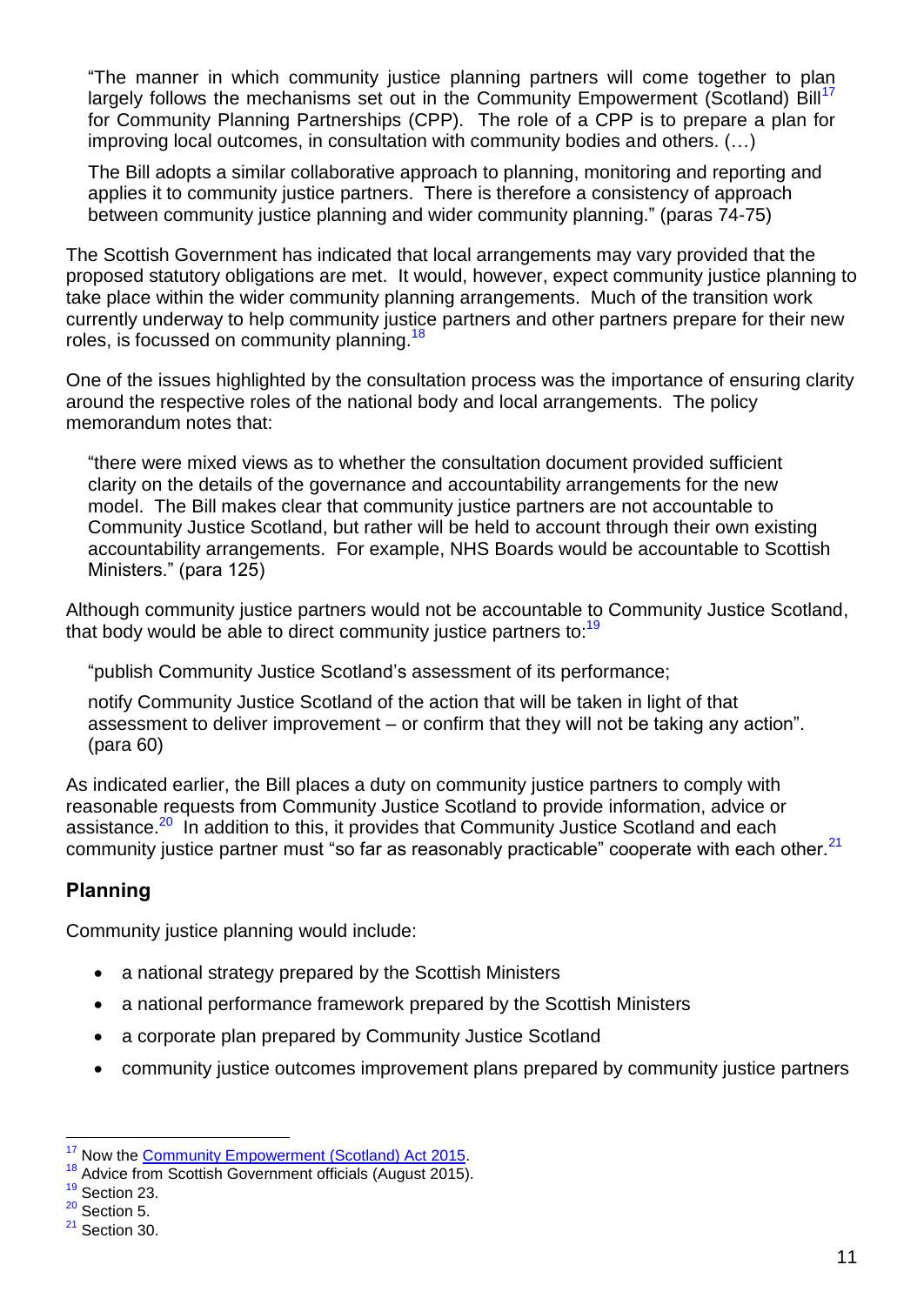Under the provisions of the Bill, the Scottish Ministers would have to publish and regularly review a national strategy in relation to community justice. $^{22}$  The strategy would include a statement of the aims of community justice and set out actions to achieve those aims. The policy memorandum notes that:

"Reports from Audit Scotland and the Commission on Women Offenders in 2012 called for Scottish Ministers to take a more strategic approach to planning, designing and delivering services to reduce re-offending. Given that the community justice landscape is diverse and wide-ranging, it is crucial that there is an effective strategy at national level to ensure those bodies involved in planning and delivery are working towards the same outcomes in a co-ordinated way.

The Bill will place a duty on Scottish Ministers to prepare, publish, and regularly review a national strategy for community justice. In carrying out this duty, Scottish Ministers will be required to engage with community justice partners as well as such other persons as they consider appropriate, and to consult with stakeholders.

The purpose of the strategy is to provide the strategic vision for community justice in Scotland." (paras 61-63)

The Scottish Ministers would also have to publish a national performance framework in relation to community justice.<sup>23</sup> Community Justice Scotland would be tasked with reviewing it.<sup>24</sup> The performance framework would include:

- nationally determined outcomes to be achieved in each local authority area
- national indicators for assessing performance in relation to those outcomes
- any other material which the Scottish Ministers consider appropriate (eg advice or guidance)

The policy memorandum notes that:

"The current model for community justice was criticised for its lack of measures to understand success and cost. The new model for community justice in Scotland will be defined by a performance culture through the establishment of a national performance framework against which local partnerships can plan and report. This will provide opportunities to monitor progress, drive improvement, offer consistency and link decisions and actions to analysis of need and what works, leading to increased efficiency and effectiveness. All community justice partners will play a key role in the development of the framework and the Scottish Ministers will be expected to involve a range of key stakeholders (including housing, health, third and independent sector) and service users." (para 64)

The Bill would oblige Community Justice Scotland to prepare a corporate plan setting out how it intends to exercise its functions. $25$  In doing so, it would be required to have regard to the national strategy and to consult community justice partners. The plan would be subject to approval and modification by the Scottish Ministers.

Finally, the Bill provides that the community justice partners for each local authority area must publish (and periodically review) a community justice outcomes improvement plan.<sup>26</sup> Each plan must include arrangements for meeting the nationally determined community justice outcomes.

 $22$  Sections 13 and 14.

 $23$  Section 15.

 $24$  Section 16.

 $25$  Section 9.

 $26$  Section 17 and 19.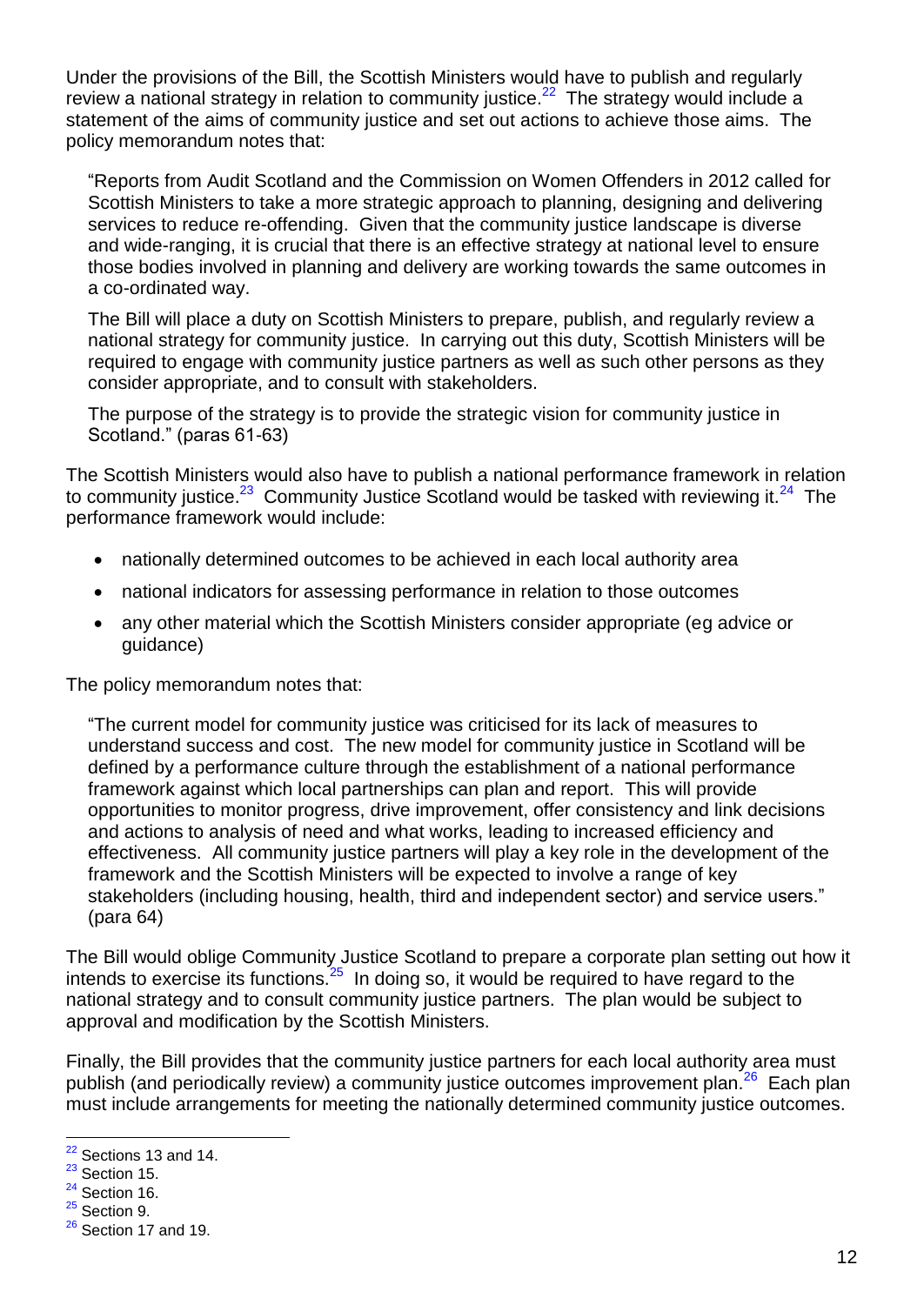It may also contain other elements, including actions to achieve additional locally determined community justice outcomes.

In preparing a community justice outcomes improvement plan, community justice partners must:<sup>27</sup>

- have regard to the national strategy, national performance framework and relevant guidance issued by the Scottish Ministers, as well as the more general local outcomes improvement plan prepared by the CPP for the area<sup>28</sup>
- consult Community Justice Scotland along with such community bodies and other persons as they consider appropriate

The policy memorandum states that:

"The third sector and community-based organisations have an important role to play in preparing the local plan, as will local communities. Communities could be local areas, whole towns or cities, local authority areas, or across multiple local authority areas.

Where community justice issues affect multiple local authority areas it is likely they will choose to work together for shared expertise, economies of scale etc. Details of such collaborative working would be included in the community justice outcomes improvement plans." (para 83-84)

## <span id="page-12-0"></span>**Delivery of Services**

Under the proposed arrangements, community justice partners would play a central role in the local delivery of community justice services. They could decide to deliver services in-house and/or commission external services (eg from third sector organisations).

Community justice partners from a number of local authority areas could take the decision to provide/commission some services jointly. The Scottish Government has indicated that:

"There is no reason why, under the new model, cross-boundary arrangements should not continue, providing all partners are agreed this is the best approach." (2014f, p 5)

As noted earlier, Community Justice Scotland would not provide community justice services, but could be responsible for managing contracts for services procured on a national basis.<sup>29</sup> This might occur where, following consultation with community justice partners, it is agreed that a particular service is best delivered on a national basis.

Further guidance on the commissioning of services is provided by the Scottish Government's frequently asked questions paper (2014f). It states that:

"Commissioning may take place at a local, regional or national level and organisations will be expected to work together to commission services in order to realise benefits where they have been identified.

There are no prescribed areas in which services would be commissioned on a national basis. National commissioning would take place on the basis of being able to deliver value for partners, for example through economies of scale. (…) Under the new model, we will look to utilise lead authority or existing national arrangements where these are the best avenue to do so." (p 17)

 $27$  Sections 18 and 21.

<sup>&</sup>lt;sup>28</sup> Sections 6 and 7 of the Community Empowerment (Scotland) Act 2015 provide for the preparation and revision of local outcomes improvement plans.

 $29$  Section 26.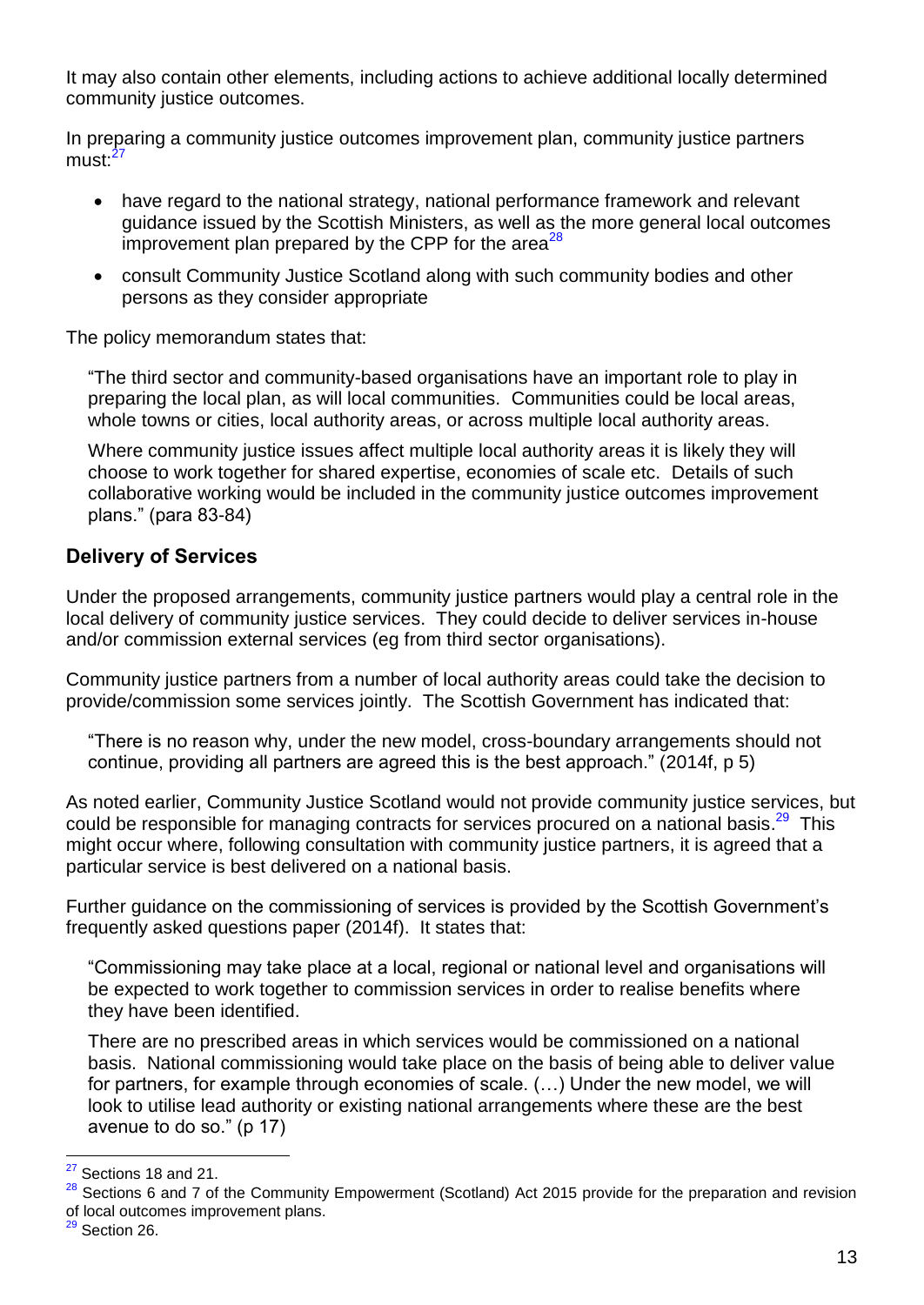#### And that:

"Community Justice Scotland will work with partners and stakeholders to establish a strategic and co-ordinated approach to commissioning for community justice in Scotland. This will include the publication of a national strategy on commissioning for community justice with full input from and discussion with partners and stakeholders across Scotland.

Having a national commissioning strategy for community justice does not mean that commissioning will be carried out nationally. Indeed, the default, in keeping with the local model, is for the majority of commissioning to take place locally." (p 17)

#### <span id="page-13-0"></span>**Monitoring and Improving Performance**

Under the provisions of the Bill, $30$  the community justice partners for each local authority area would have to publish annual reports on the delivery of services, setting out progress in achieving both nationally and locally determined outcomes.<sup>31</sup> These reports would be sent to Community Justice Scotland, which would be tasked with monitoring performance in achieving outcomes within each local authority area.<sup>32</sup> Community Justice Scotland would be expected to provide periodic feedback to community justice partners on its assessment of their performance, with the policy memorandum noting that:

"The responsibility for improvement and delivering outcomes rests locally. However, under its assurance function, Community Justice Scotland will have a duty to monitor the performance of community justice partners against the national performance framework and must report to them individually on its assessment of their performance. These reports may include guidance as to action which Community Justice Scotland considers necessary to enable partners to achieve any outcome in the framework or any other measures that would help to improve the performance of the partners in providing community justice services." (para 103)

Community Justice Scotland would have to publish annual reports setting out its assessment of performance, in Scotland as a whole, in relation to achieving nationally determined outcomes for community justice.<sup>33</sup> Such reports may include guidance for improving performance.

Community Justice Scotland would also be able to make recommendations to the Scottish Ministers on action to improve performance across Scotland or within particular local authority areas.<sup>34</sup>

The policy memorandum indicates that:

"Ultimately, any serious and persistent performance concerns could be taken forward on a case-by-case basis with reference to the relevant accountability structures for the partners concerned." (para 107)

 $\overline{a}$ <sup>30</sup> Section 20.

<sup>31</sup> The setting of nationally and locally determined outcomes is considered above in relation to planning.

<sup>&</sup>lt;sup>32</sup> Section 23.

 $33$  Section 25.

<sup>&</sup>lt;sup>34</sup> Section 24.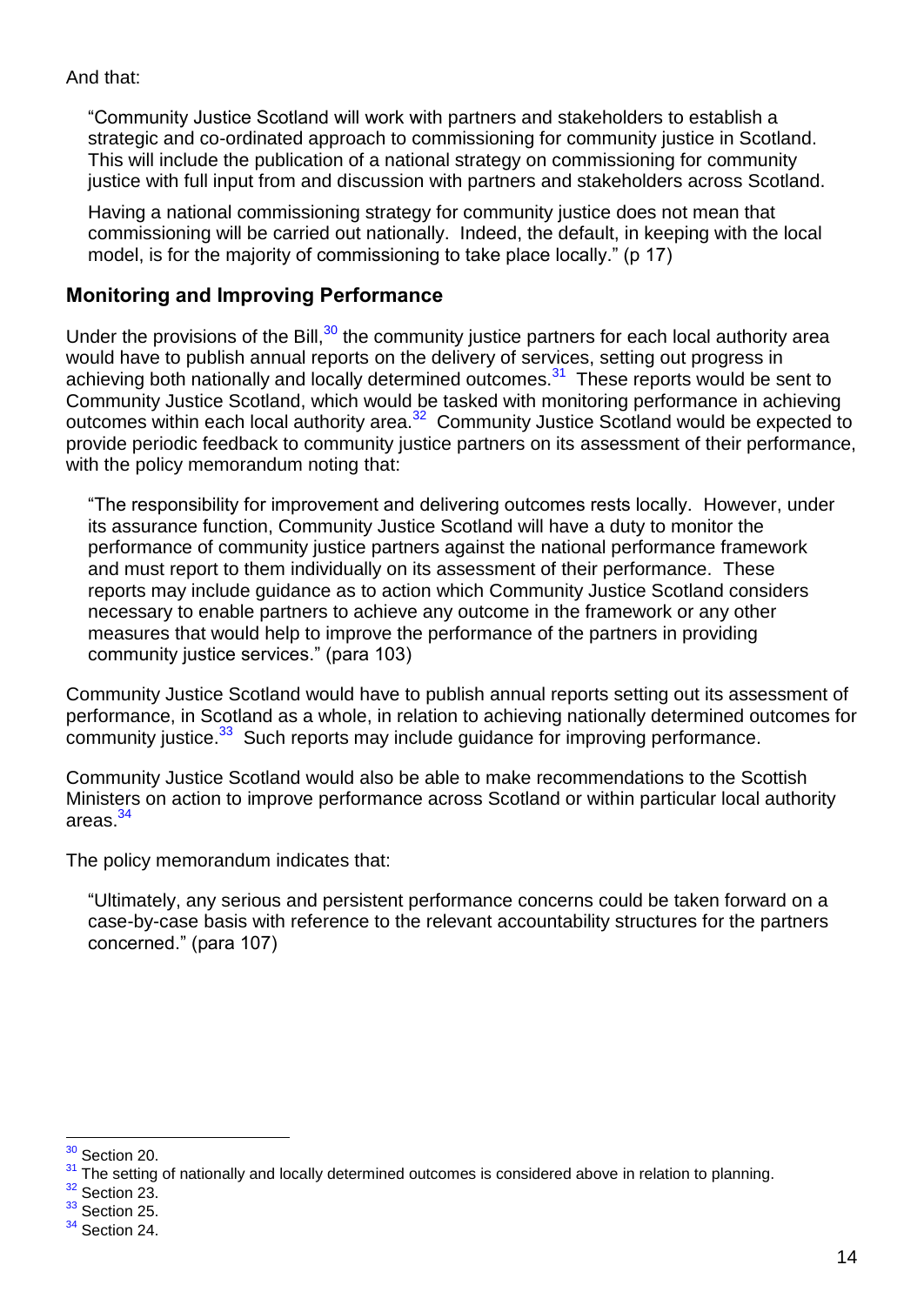### <span id="page-14-0"></span>**Transitional Arrangements and Support**

One of the themes emerging from the consultation process was the importance of ensuring that current successful programmes and partnerships are not lost in the transition to new arrangements. For example, the policy memorandum notes that:

"Respondents highlighted the importance of taking advantage of existing partnerships and working across local authority boundaries. Ensuring that robust transition arrangements were put in place as soon as possible to facilitate smooth transfer to the new model was also considered important. Thought was also to be given to whether there was a need to further resource local planning partnerships throughout the transition process." (para 126)

It also notes that some respondents highlighted potential difficulties for third sector organisations and others in dealing with 32 local partnerships (rather than eight community justice authorities). As noted above, the Scottish Government has indicated that crossboundary arrangements may continue under the new model if all partners are agreed this is the best approach. However, it has acknowledged the need for transitional support.

The Scottish Government is currently taking forward a programme of work to help community justice partners and CPPs prepare for their roles under the new arrangements and to disseminate best practice.<sup>35</sup> A working group has been set up to facilitate and report on progress. The group includes representation from the Scottish Government, community justice partners, the third sector, COSLA, CJAs, CPP managers and Social Work Scotland.

The policy memorandum highlights various elements of transitional funding (paras 127 and 132).

 $\overline{a}$ <sup>35</sup> Advice from Scottish Government officials (August 2015).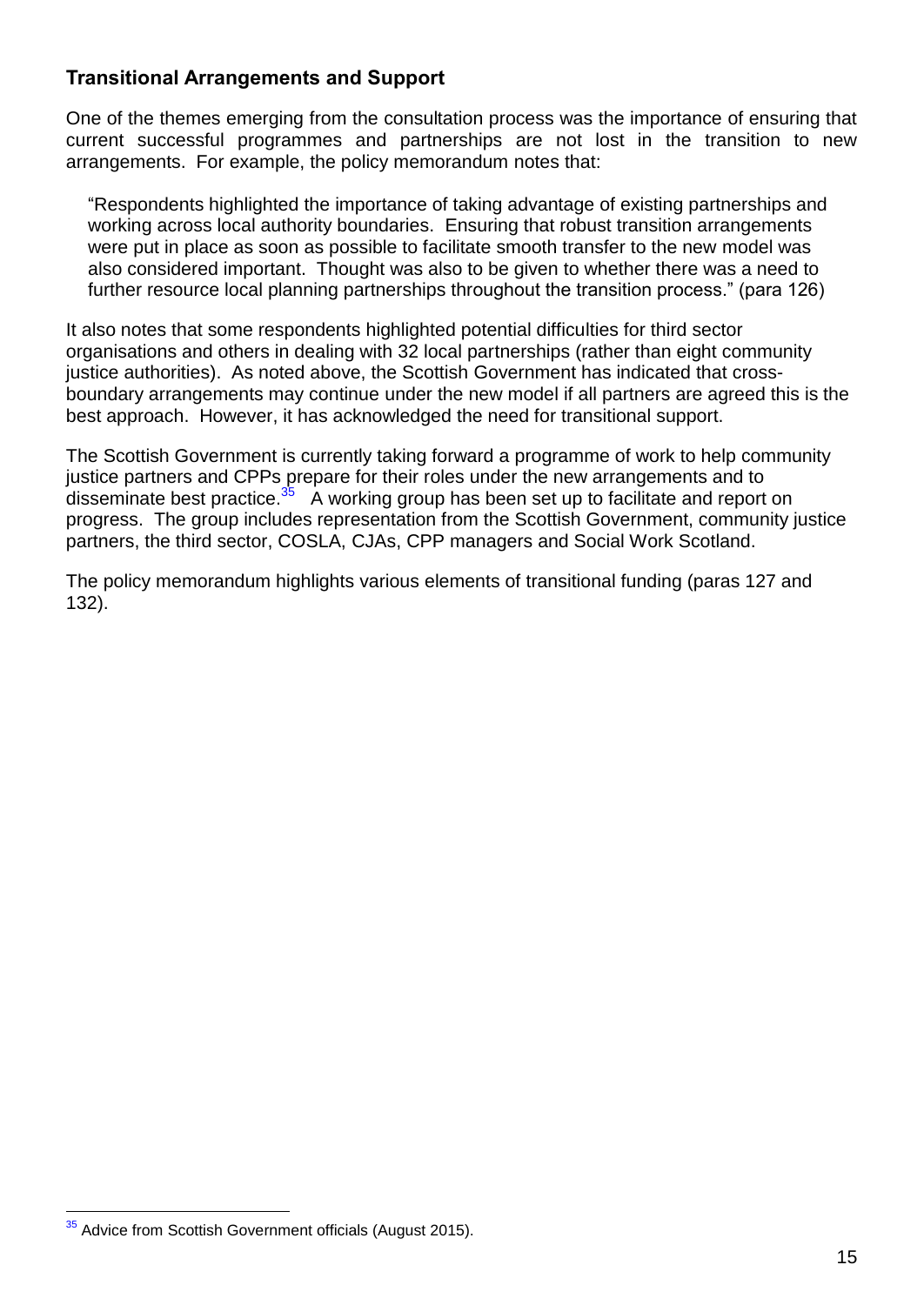# <span id="page-15-0"></span>**SOURCES**

Audit Scotland. (2012) *Reducing Reoffending in Scotland*. Edinburgh: Audit Scotland. Available at: [http://www.audit](http://www.audit-scotland.gov.uk/docs/central/2012/nr_121107_reducing_reoffending.pdf)[scotland.gov.uk/docs/central/2012/nr\\_121107\\_reducing\\_reoffending.pdf](http://www.audit-scotland.gov.uk/docs/central/2012/nr_121107_reducing_reoffending.pdf)

Commission on Women Offenders. (2012) *Commission on Women Offenders*. Available at: <http://www.gov.scot/About/Review/commissiononwomenoffenders/finalreport-2012> [Accessed 25 August 2015]

*Community Justice (Scotland) Bill [as introduced] Session 4 (2015)*. SP Bill 68. Edinburgh: Scottish Parliament. Available at: [http://www.scottish.parliament.uk/S4\\_Bills/Community%20Justice%20\(Scotland\)%20Bill/b68s4](http://www.scottish.parliament.uk/S4_Bills/Community%20Justice%20(Scotland)%20Bill/b68s4-introd.pdf) [introd.pdf](http://www.scottish.parliament.uk/S4_Bills/Community%20Justice%20(Scotland)%20Bill/b68s4-introd.pdf)

*Community Justice (Scotland) Bill: Explanatory Notes (and other accompanying documents) Session 4 (2015)*. SP Bill 68-EN. Edinburgh: Scottish Parliament. Available at: [http://www.scottish.parliament.uk/S4\\_Bills/Community%20Justice%20\(Scotland\)%20Bill/b68s4](http://www.scottish.parliament.uk/S4_Bills/Community%20Justice%20(Scotland)%20Bill/b68s4-introd-en.pdf) [introd-en.pdf](http://www.scottish.parliament.uk/S4_Bills/Community%20Justice%20(Scotland)%20Bill/b68s4-introd-en.pdf)

*Community Justice (Scotland) Bill: Policy Memorandum Session 4 (2015)*. SP Bill 68-PM. Edinburgh: Scottish Parliament. Available at: [http://www.scottish.parliament.uk/S4\\_Bills/Community%20Justice%20\(Scotland\)%20Bill/b68s4](http://www.scottish.parliament.uk/S4_Bills/Community%20Justice%20(Scotland)%20Bill/b68s4-introd-pm.pdf) [introd-pm.pdf](http://www.scottish.parliament.uk/S4_Bills/Community%20Justice%20(Scotland)%20Bill/b68s4-introd-pm.pdf)

Scottish Government. (2012) *Redesigning the Community Justice System: A Consultation on Proposals*. Available at:<http://www.gov.scot/Publications/2012/12/7292> [Accessed 25 August 2015]

Scottish Government. (2013a) *Redesigning the Community Justice System: A Consultation on Proposals*. Available at:<http://www.gov.scot/Publications/2013/12/3526> [Accessed 25 August 2015]

Scottish Government. (2013b) *Community Justice Consultation Report: Redesigning Community Justice*. Liddell Thomson Consultancy. Available at: <http://www.gov.scot/Publications/2013/10/8123> [Accessed 25 August 2015]

Scottish Government. (2013c) *Redesigning the Community Justice System: Analysis of Consultation Responses*. Reid Howie Associates/Scottish Government Social Research. Available at:<http://www.gov.scot/Publications/2013/10/3189> [Accessed 25 August 2015]

Scottish Government. (2014a) *Future Model for Community Justice in Scotland*. Available at: <http://www.gov.scot/Publications/2014/04/7616> [Accessed 25 August 2015]

Scottish Government. (2014b) *Future Model for Community Justice in Scotland: Summary of Consultation Responses*. Available at:<http://www.gov.scot/Publications/2014/10/2591> [Accessed 25 August 2015]

Scottish Government. (2014c) *Consultation Report July 2014: Future Model for Community Justice in Scotland*. Liddell Thomson Consultancy. Available at: <http://www.gov.scot/Publications/2014/10/1358> [Accessed 25 August 2015]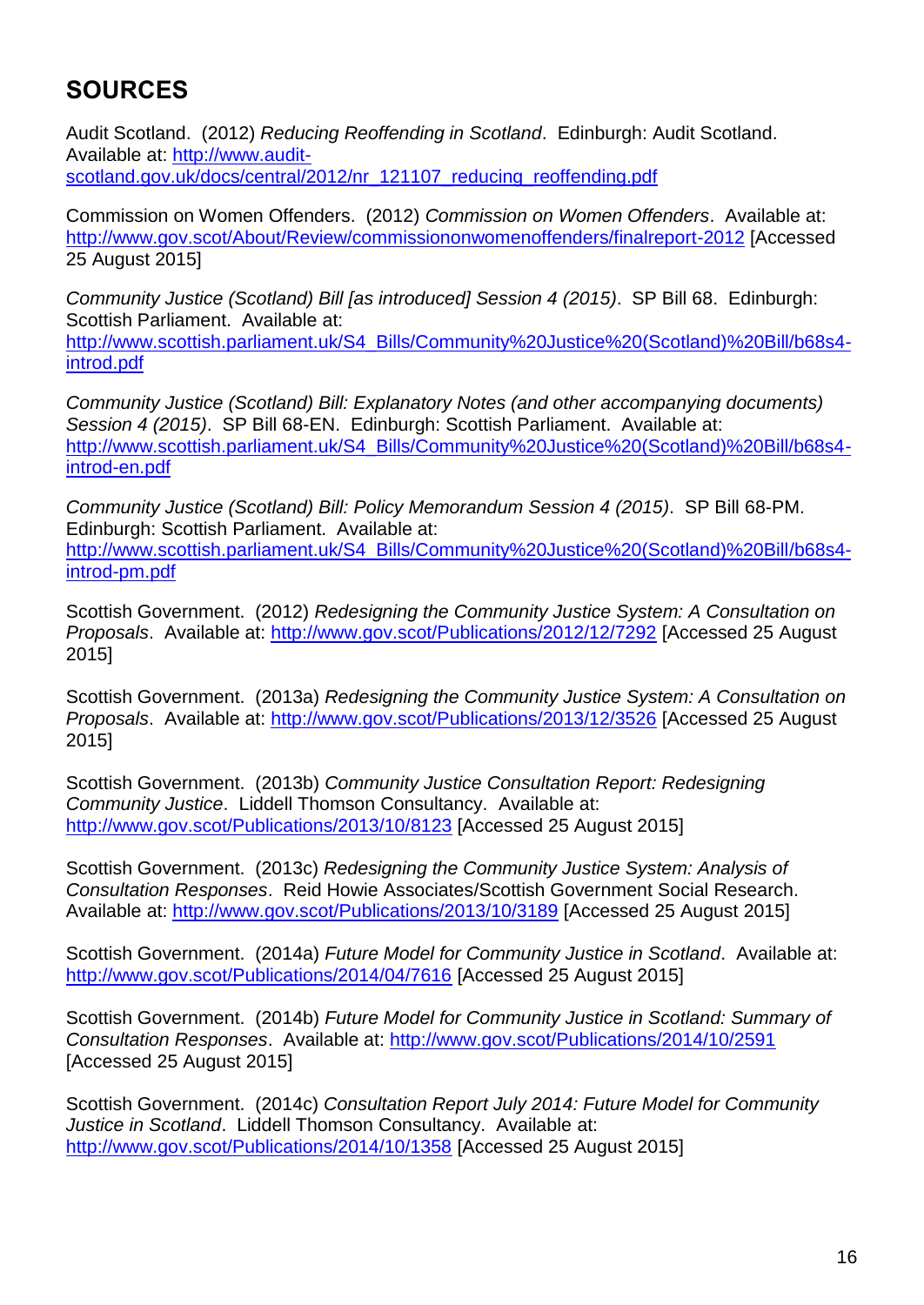Scottish Government. (2014d) Responses to the Scottish Government consultation Future Model for Community Justice in Scotland. Available at: <http://www.gov.scot/Publications/2014/10/9125> [Accessed 25 August 2015]

Scottish Government. (2014e) *Future Model for Community Justice in Scotland: Response to Consultation*. Available at:<http://www.gov.scot/Publications/2014/12/9083> [Accessed 25 August 2015]

Scottish Government. (2014f) *Future Model for Community Justice in Scotland: Frequently Asked Questions*. Available at:<http://www.gov.scot/Publications/2014/12/9916> [Accessed 25 August 2015]

Scottish Government. *Integration of Health and Social Care*. Available at: <http://www.gov.scot/Topics/Health/Policy/Adult-Health-SocialCare-Integration> [Accessed 25 August 2015]

Scottish Government. *Scottish Public Body Information*. Available at: <http://www.gov.scot/Topics/Government/public-bodies/about> [Accessed 25 August 2015]